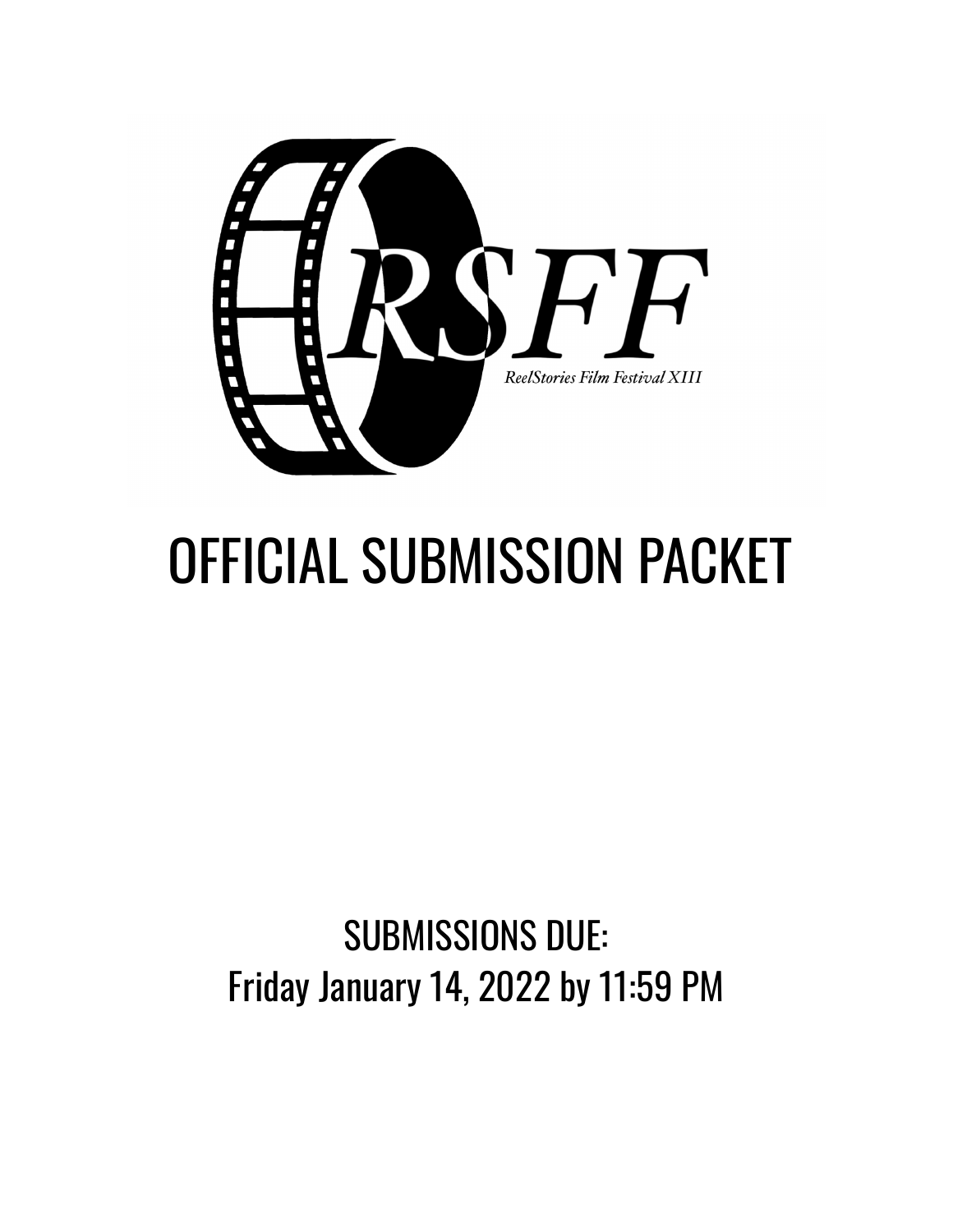### **Ground Rules to be an Official Selection of RSFF13**

- No application fee is required to submit a film for RSFF13.
- Films must be between 3-12 minutes in length (including credits).
- All films must complete the three part process to be an Official Selection *(detailed instructions are provided below the Ground Rules section)*:
	- Part 1: Vimeo Submission
		- Upload a copy of your film to Vimeo
	- Part 2: Marketing Materials
		- Submit a digital poster and stills for your film
	- Part 3: RSFF13 Official Submission Form
		- Fill out and submit the form
- Film submissions are open to all Pepperdine University Seaver College Undergraduate students, regardless of major.
	- 1. All Pepperdine students involved must provide their CWID to verify enrollment as a current undergraduate student at Pepperdine University Seaver College.
	- 2. Each student will be limited to participating in a maximum of 3 submissions as above-the line crew.
- All above-the-line crew (Producers, Writers, Directors, Directors of Photography, Editors) **MUST** be Pepperdine Undergraduate students.
	- 1. Any above-the-line crew not currently enrolled as an undergraduate student at Pepperdine University Seaver College will subject the film to disqualification.
- All other cast and crew including actors, scoring, production/set design may be graduate students and/or sourced from outside of Pepperdine.
	- 1. If outside talent is utilized in the production of your film; the RSFF team must be made aware of their involvement for the purpose of award delegation.
- **Any** film revealed on social media (YouTube, Facebook, Instagram, public Vimeo, etc.) prior to the ReelStories Film Festival event will be disqualified as an Official Selection.
- Each film should have a primary contact (ie. Producer, or Director) who will be responsible for submitting all materials.

#### **Three Part Process to be an Official Selection:**

Part 1: Vimeo Submission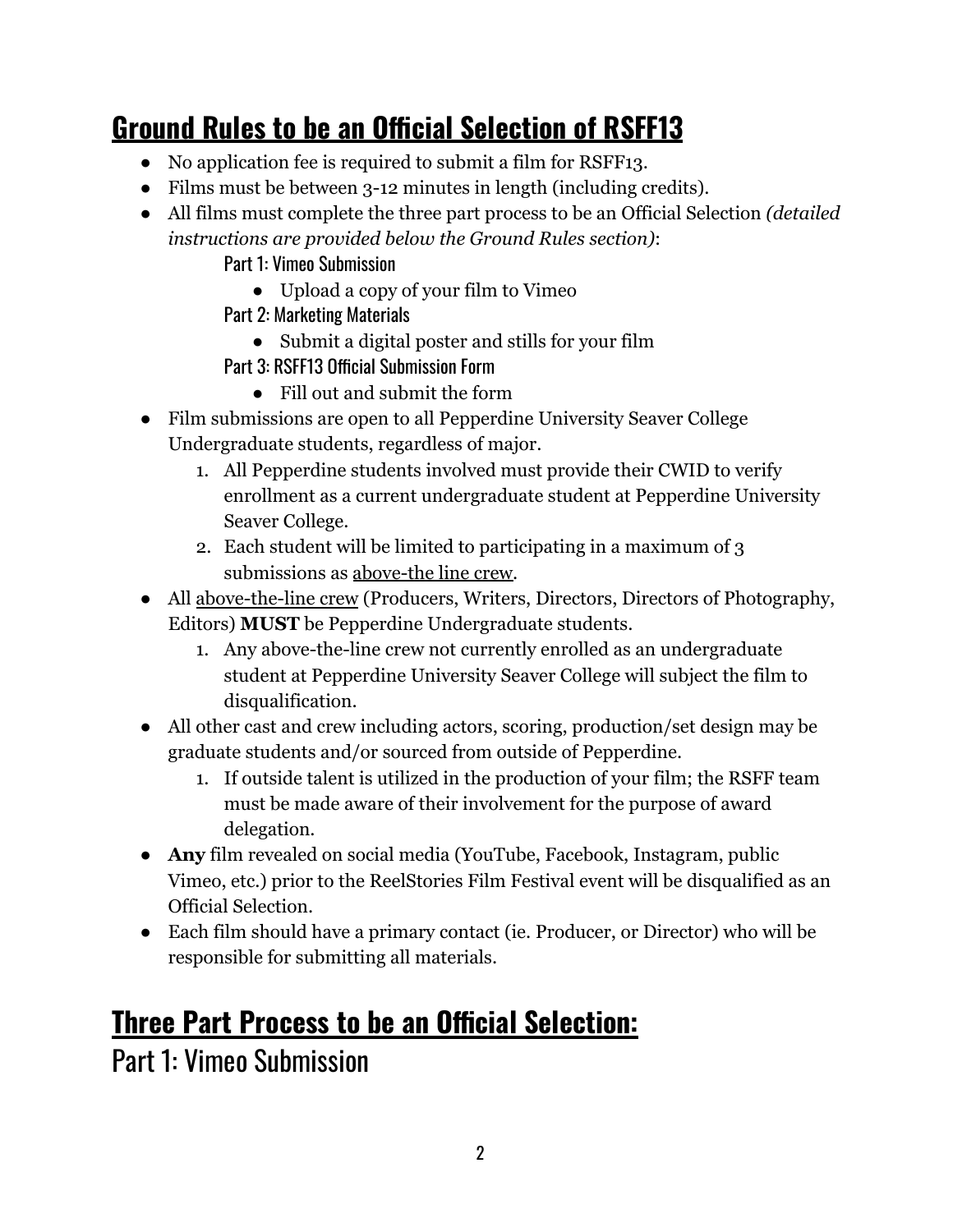- Set up a new free Vimeo account at [www.vimeo.com](http://www.vimeo.com)
	- You must use your Pepperdine Campus Wide ID# as your account username. Do not include information that could identify the filmmaker or associated crew and cast in the descriptions, or your film may be disqualified.
- Upload your film with concealed credits to your Vimeo account
	- All cast, crew, and filmmakers' names must be concealed in order to qualify as an Official Selection for the festival, as it allows for an unbiased selection process.
- Film uploaded to Vimeo must be uploaded in H.264 format
	- H.264 format can be recorded on an iphone 7 or later and iOS 11 and later. To do this, go to Settings > Camera > Formats > tap on Most Compatible [details here](https://support.apple.com/en-us/HT207022)).
	- Here's additional info on Vimeo export settings [\(details](https://vimeo.com/help/compression) here).
- Type a brief synopsis below your film in the description box
- Secure your video with a password
	- To do this, change your video's "Privacy Settings" to "password protected".

#### Part 2: Marketing Materials

- Along with the final credited video, filmmakers must submit 1 digital promotional poster and 3-5 digital stills
- Digital Poster:
	- $\circ$  have dimensions of 40in x 56in
	- submitted as a PSD file
	- contain the names of above-the-line crew and members of the cast
	- examples of previous posters can be found on the ReelStories Film Festival website under the [Past Winners Page](https://www.reelstoriesfilmfestival.com/pastwinners)
- Digital Stills:
	- from the edited version of the film
	- submitted as PNG files
- Marketing materials should be submitted along with the Vimeo link and release paperwork on the Official Submissions Form

#### Part 3: Official Submission Form

• After Parts 1-3 are completed, fill out the RSFF13 [Official Submission Form.](http://bit.ly/rsff13officialsubmissionform) The form can also be found on the "Submissions" page on the RSFF Website. Once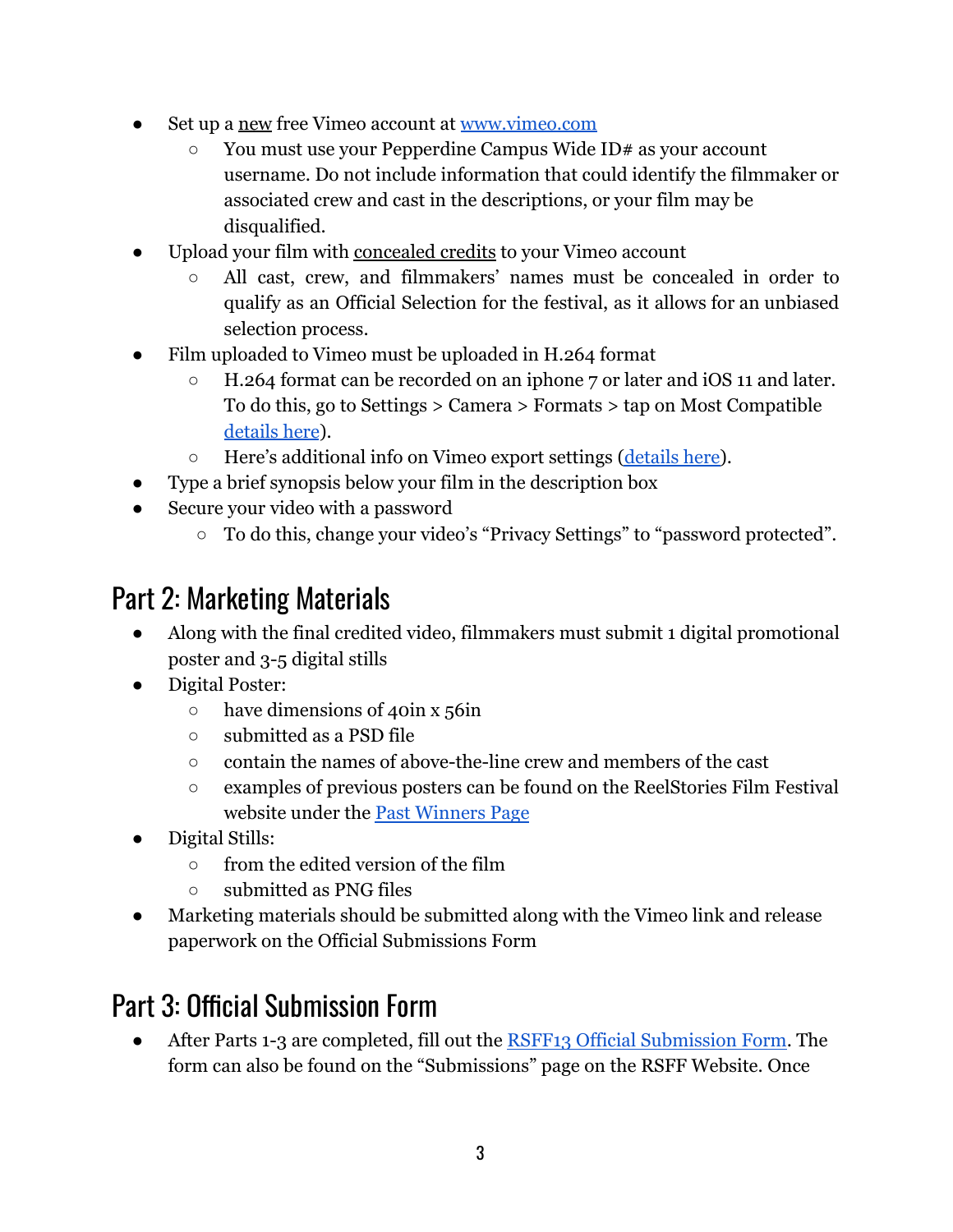you begin the form, you must fill it out all at once. Therefore make sure to have Parts 1-3 completed when filling out the form.

- The form requires the following:
	- Primary Contact information
	- Title of film
	- Description of film
	- Vimeo link and password
	- A PDF list of all Cast and Crew (with Pepperdine CWID numbers)
	- 1 promotional poster
	- $\circ$  3-5 stills
	- Completed release forms
- You will receive a confirmation email within 48 hours of your submission. The online submission is due no later than January 14, 2022 at 11:59 PM. No late films will be accepted.

#### **Required Formatting for Films**

- Video formatting
	- All films must be between 3 to 12 minutes in length (**total duration, including credits**).
	- Films uploaded to Vimeo must be in H.264 format
		- H.264 format can be recorded on an iphone 7 or later and iOS 11 and later. To do this, go to Settings > Camera > Formats > tap on Most Compatible [details here](https://support.apple.com/en-us/HT207022)).
	- Film on hard drive or flash drive must be exported in *Apple ProRes 422* format in order to play in Smothers Theater.
		- Additional resources on *Apple ProRes 422* export conversion can be found [here.](https://videoconverter.wondershare.com/convert-fcp/premiere-prores.html)
	- Aspect Ratio must be 16:9
	- Audio: Between *-18db and -12db (standard stereo)*
	- Color Space: *Rec. 709*
- Copyright
	- You must obtain necessary copyright permission to any media used in submissions.
	- You are strongly encouraged to use original compositions and photos to respect the integrity of the films and also to provide opportunities for creative collaboration within the Pepperdine community. Any copyrighted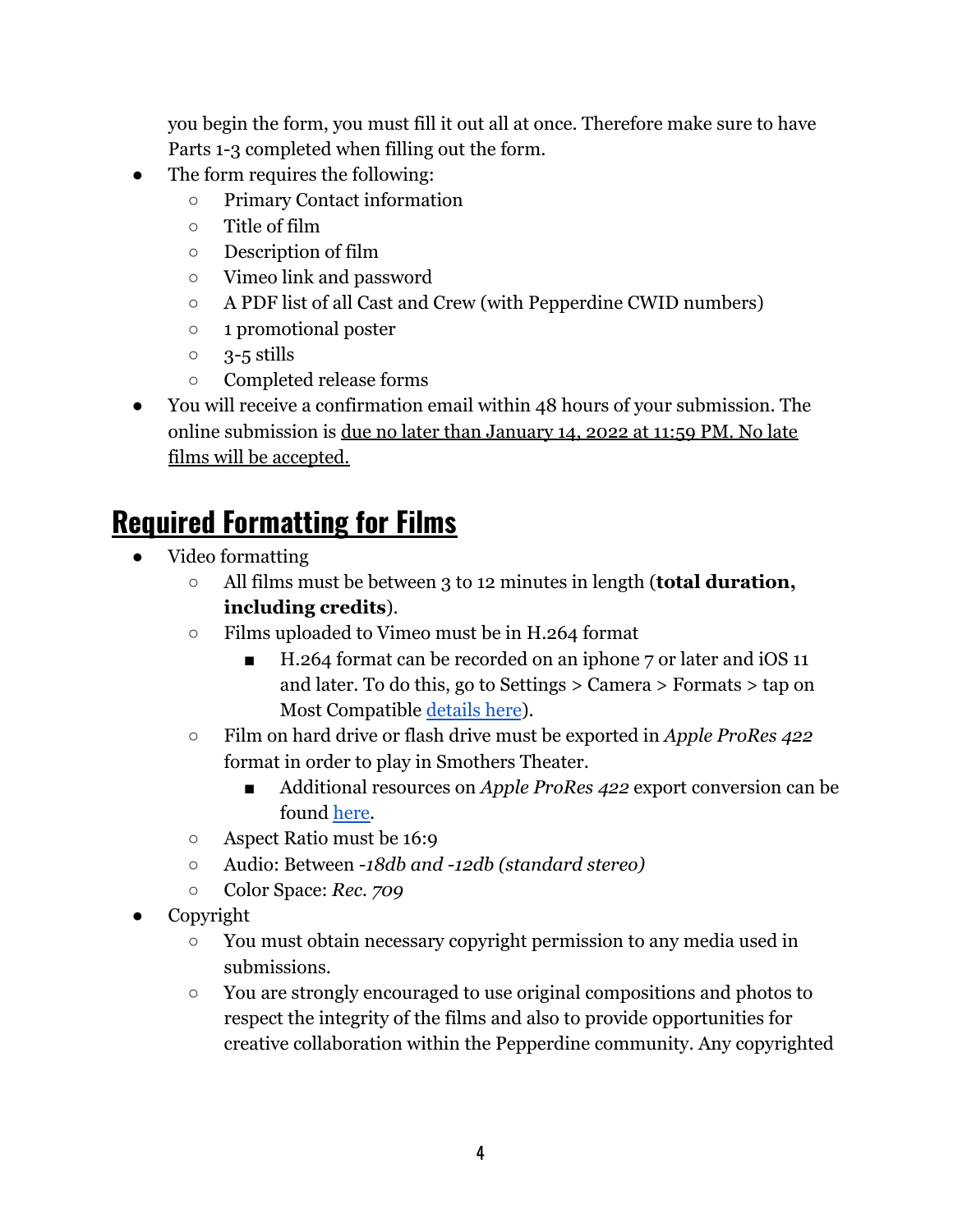material not accounted for will automatically disqualify a film from selection.

- **Release forms** 
	- Release forms must be signed for all materials, locations, and appearances [\(General release form](https://ccce426a-2a76-481f-a674-8497b3cf0777.filesusr.com/ugd/8fbcd0_2dd5ca092eae45458443f4072994f57d.pdf) and [Actor appearance release](https://ccce426a-2a76-481f-a674-8497b3cf0777.filesusr.com/ugd/8fbcd0_2c075d8f2a4f43d3a69360c87e1158fa.pdf) form).
	- Any group with incomplete paperwork will be disqualified.

#### **Guidelines for Films:**

#### **Content**

- ReelStories Film Festival strives to promote positive messages of diversity and inclusivity. Therefore, we encourage the submission of films that share unique perspectives and spark conversation. Through collaboration, we hope students may craft meaningful stories that inspire and impact their community.
- Out of consideration to your audience, please exercise sensitivity towards topics like:
	- mental health, addiction, race, gender, ethnicity, religion, sexuality
- RSFF will not accept film submissions that include profanity, nudity, sexually explicit content, or extreme violence.
- The Student Programming Board is a division of Pepperdine Student Activities; as such, ReelStories is a Pepperdine-sponsored event. All content displayed must not violate what Pepperdine deems appropriate or promote values contrary to the mission of Pepperdine University.

#### **If doubtful about the appropriateness of your content, please contact the Executive Directors at rsff@pepperdine.edu with questions prior to submission.**

#### COVID-19 Guidelines for Filming

- Pay attention to local COVID-19 guidelines while filming. As a reminder, **if you are filming on campus** you must comply with all University and Los Angeles County Department of Public Health (LACDPH) guidelines regarding face covering or masking.
- Current LACDPH guidelines require that all community members be masked in indoor public settings. This includes all academic buildings, dining facilities, administration buildings, recreational facilities, office settings, etc.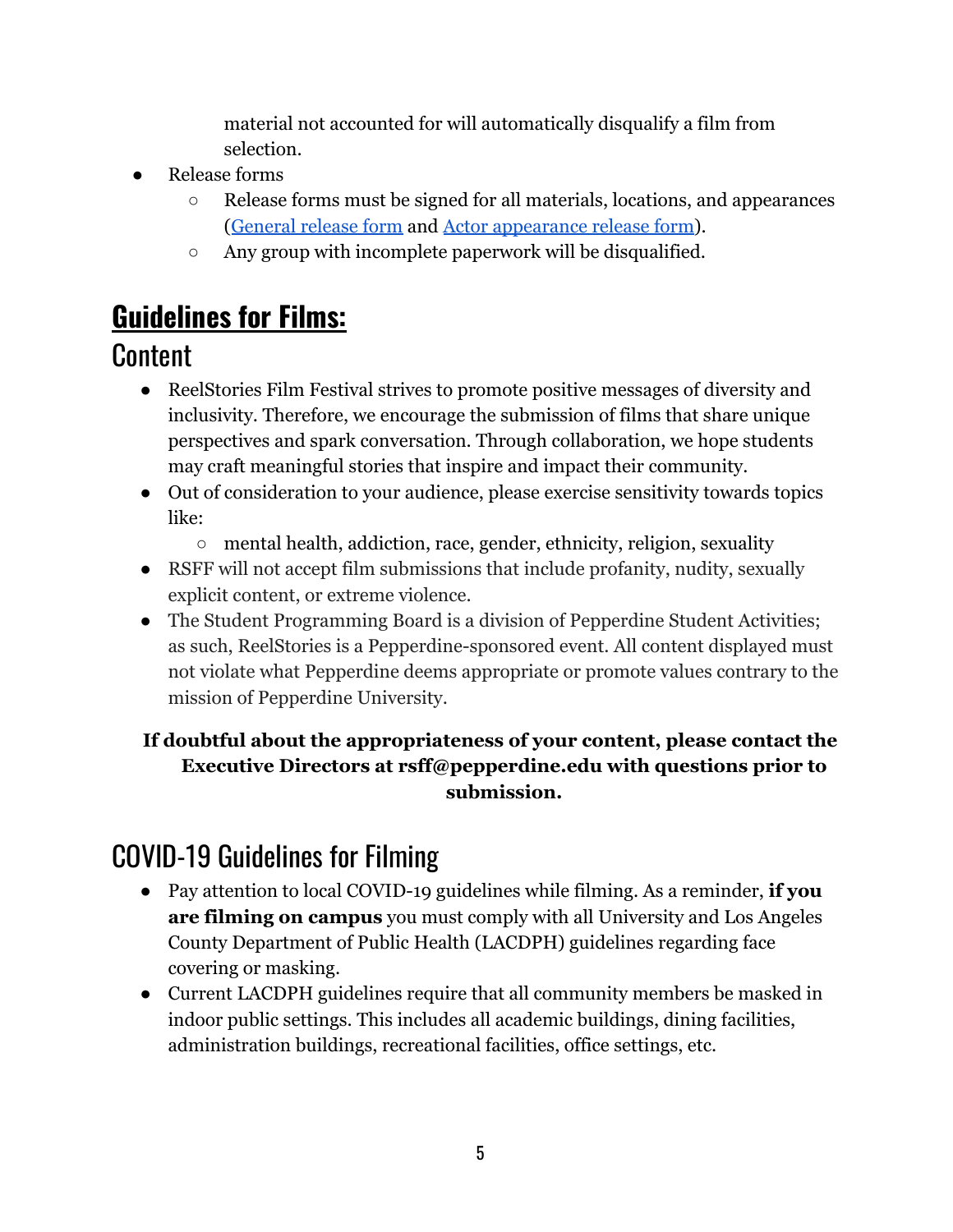- In residence halls, individuals sharing suites or apartments are considered a household and are not required to wear face coverings while in their "home" area, but they are required to wear face coverings when exiting their suite/apartment and in public areas of the residence halls.
- Guests are currently permitted in the residence halls and apartments. When guests are present, all individuals present must wear a face covering.

## **What Happens After You Submit A Film?**

#### Selection Process

- Selections for screening will be voted on by the ReelStories Judging Panel for the potential to become an Official Selection of RSFF13. They will make selections based on specific content such as: story, message, theme, score, lighting, cinematography, editing, acting, directing, etc. Official Selections will be passed on to the Standards Committee (comprised of Pepperdine University staff and professors) for content review of proposed screening selections. All finalized selections will be submitted to the Judging Panel for award consideration.
- The Judging Panel shall consist of a third-party group of qualified individuals, separate from the RSFF13 Executive Directors.
- Student Activities staff reserves the authority to deem what is appropriate. Decisions are final.

**If your submission is accepted as an Official Selection for ReelStories Film Festival 13 2022, you will be notified via email as decisions are made. A hard copy of the film will be required, and details are provided below. All films that are not selected will also be notified via email.**

#### Post-Section: Digital Copy Submission (Unconcealed Credits)

- All Official Selections must also be *received in person* on a flash drive or hard drive by a member of the Student Programming Board at the Student Programming Board Office (located in the Howard A. White Center, 140A). We will contact you if your submission has been selected.
- The flash drive or hard drive must have a high quality version of your film (uncompressed) with credits included.
- The drive must be marked with the Primary Contact's first and last name.